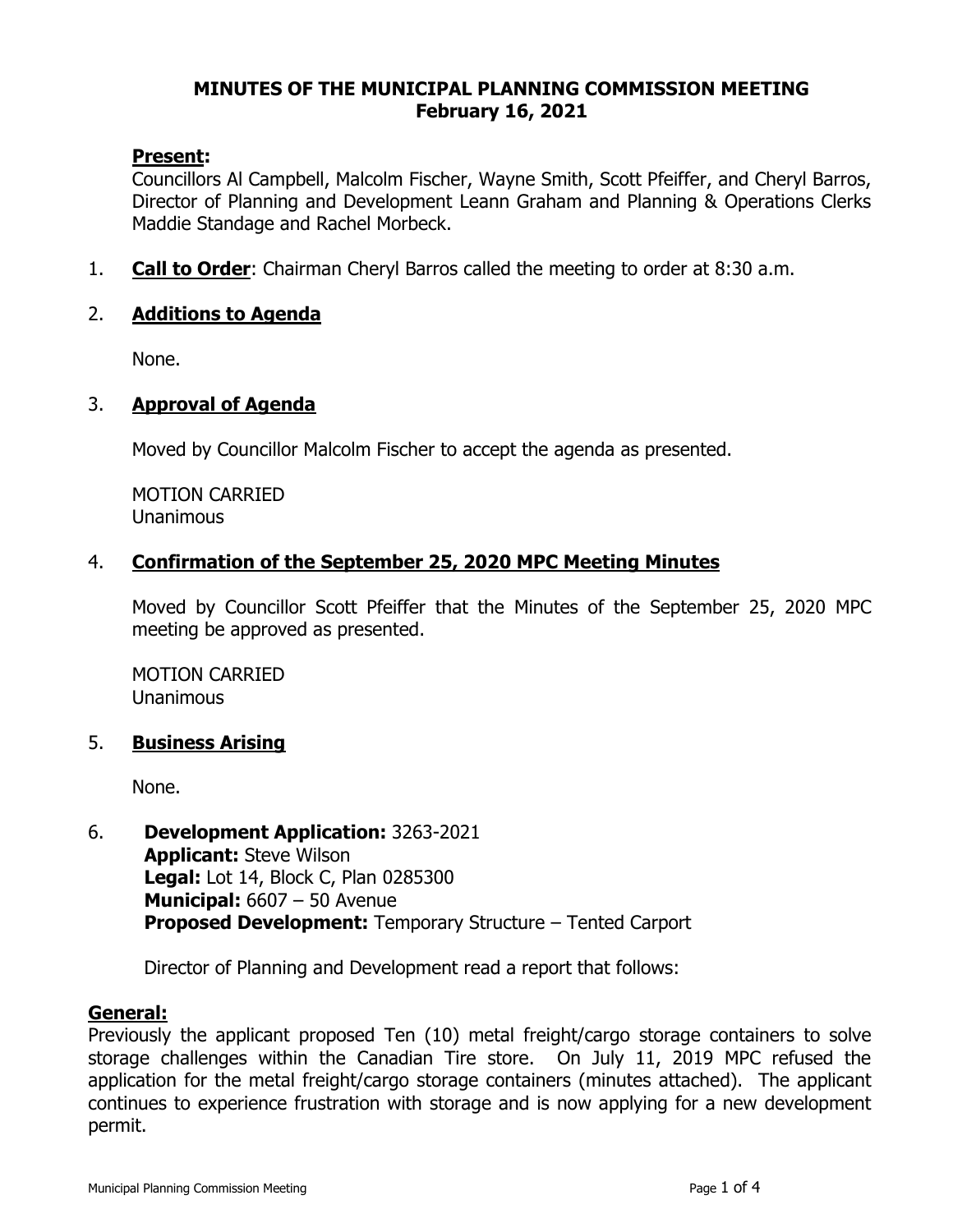The applicant is proposing to place Three  $(3)$  – Temporary Structures to the south of the Canadian Tire building on lands currently owned by Canalta Real Estate. The applicant has acquired a letter from Canalta Real Estate giving Canadian Tire Stettler permission to use the land for the purpose of additional storage.

Under the current C2: Commercial Highway District, Temporary Structures would be considered a Discretionary Use: All Permitted Uses within the Industrial District. The Industrial District does list a Permitted Use for a Temporary Structure.

When considering an application for discretionary use, MPC shall have regard to the "design, character and appearance of the proposed development and in particular whether it is compatible with the surrounding properties.

When considering this proposed development, MPC must consider the residential property to the east, the Park and Public Use land to the south as well as the Highway Commercial District and the intent of the Highway Commercial Design Guidelines.

## **Development Review:**

See Attached Land Use Bylaw Review of the following sections:

## **Section 9: Definitions**

**Section 19: Decision** specifically 19.3 Discretionary Uses

- 19.3.3 Shall refuse the application if the proposed development does not conform to this Bylaw

# **Section 21: Variance Authority**

# **Section 56: Temporary Structures**

# **Section 85: C2 Commercial Highway District**

- Discretionary Use: "All Permitted Uses within the Industrial District"

# **Section 87: I Industrial District**

- Permitted Use: "Temporary Structure"

# - **Section 95: OH Overlay Highway Design Guidelines District**

# **Legislation and Policy:**

Staff has assessed this application against the provisions outlined in the Town of Stettler Land Use Bylaw.

# **Option 1:**

Refuse Development Permit Application 3263-2021 based on the following reasons:

- 1) As per Section 19 of the Land Use Bylaw 2060-15, the application is for a Discretionary Use ("All Permitted Uses in I District" - "Temporary Structure") in the C2 Highway Commercial District;
- 2) The application does not meet the intent of the C2: Highway Commercial District.
- 3) The application does not meet the intent of the OH: Overlay Highway Design Guidelines District.
- 4) The application is not conducive to the nature of the surrounding properties and has the potential to negatively impact the use and enjoyment of the adjacent residential and public use properties.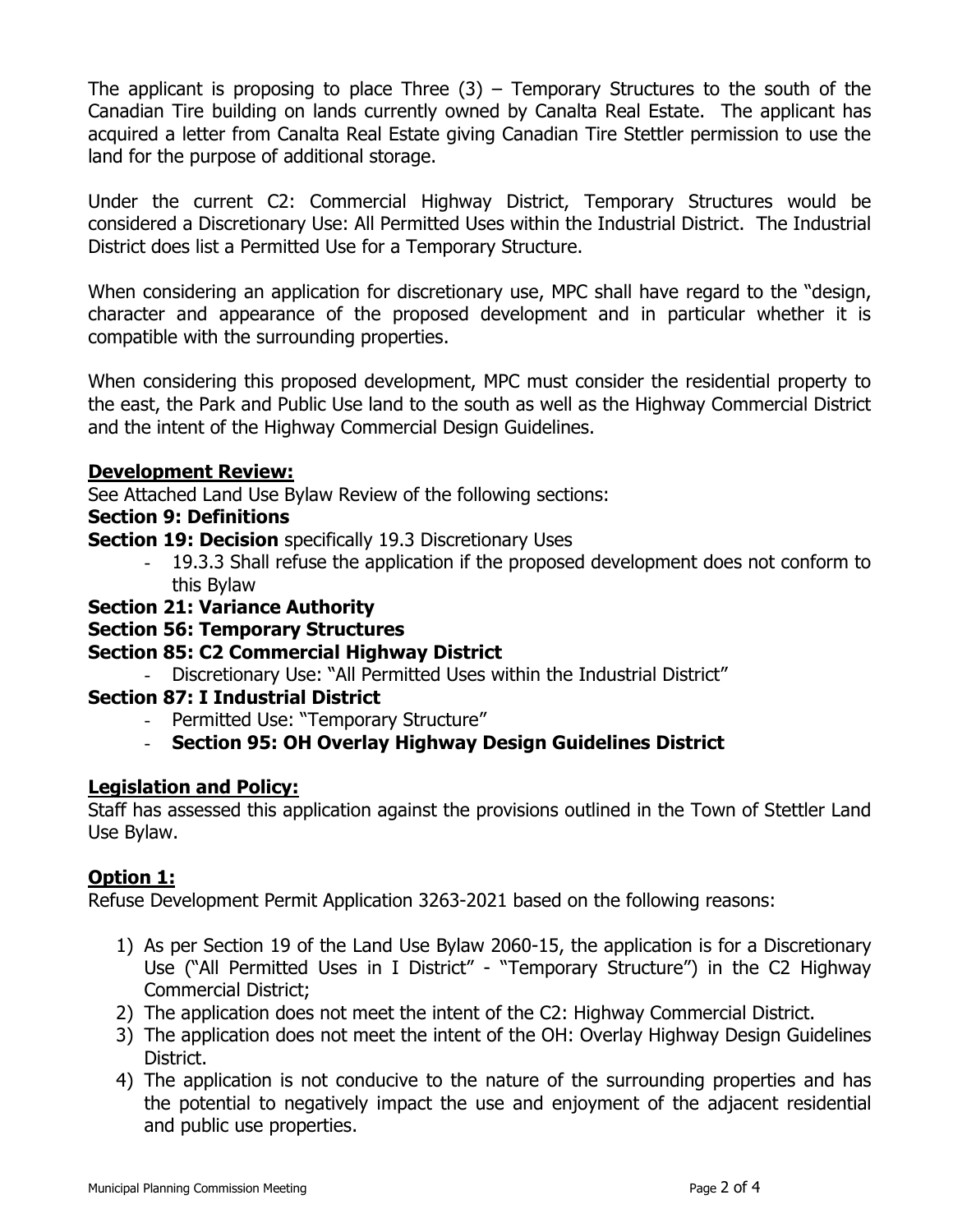# **Option 2:**

Approve Development Permit Application 3263-2021 with the following conditions:

- 1) The applicant must remove the existing metal freight/cargo storage container on the South side of the building to bring it into compliance with the Land Use Bylaw 2060-15;
- 2) The applicant must ensure that the temporary structures are maintained in good repair and do not become in a state that constitutes a nuisance under the Town of Stettler Nuisance Bylaw 1945-07;
- 3) The Development Permit is valid for a 24 month period at which time the applicant can apply to renew;
- 4) The applicant must provide screening from the adjacent Residential District to the East of the proposed development location to the satisfaction of the Town of Stettler;
- 5) If the owner fails to comply with the terms of the temporary building development permit, the Development Officer/Municipal Planning Commission may remove or cause to be removed such building and all associated costs of which shall be charged against the applicant and the lands of Canadian Tire Properties Inc. In order to accommodate this condition the applicant must provide the Town of Stettler for retention
	- a) An updated letter from Canalta Real Estate allowing the proposed temporary structures; and
	- b) A letter from Canadian Tire Properties Inc, assuming responsibility for the Temporary Structure(s) in the event that enforcement measures are required from the Town of Stettler.

## **Discussion:**

Councillor Wayne Smith shared his concern that this application is much like the previous application from 2019 which was refused. Councillor Smith shared that given the nature of the Canadian Tire store, he is concerned that the development would be difficult to enforce on in the future. Councillor Smith asked if the applicant has looked into alternative solutions to address his storage needs. Director of Planning and Development Leann Graham explained that she spoke to the applicant after refusal of the previous application regarding alternative options.

Discussion ensued with this matter regarding option 2, condition 1, and condition 5. L. Graham advised that the condition for letter from Canadian Tire Properties Inc. would need to be obtained for legal purposes should the Town have to enforce on the structures. Furthermore, L. Graham advised that condition 1 is just bringing the property into compliance.

Councillor Al Campbell stated that he shares the same concerns as Councillor Wayne Smith explaining that there are multiple ways to address storage concerns and he is curious as to if the applicant has looked into alternative solutions. Discussion ensued on this matter and Director of Planning and Development Leann Graham reminded the MPC that the applicant's private attempts to address their storage concerns is not a relevant planning consideration.

Councillor Malcolm Fischer stated that he would like to see a detailed siteplan to review before making a final decision. L. Graham indicated that MPC would be able to table the item and request more detailed information.